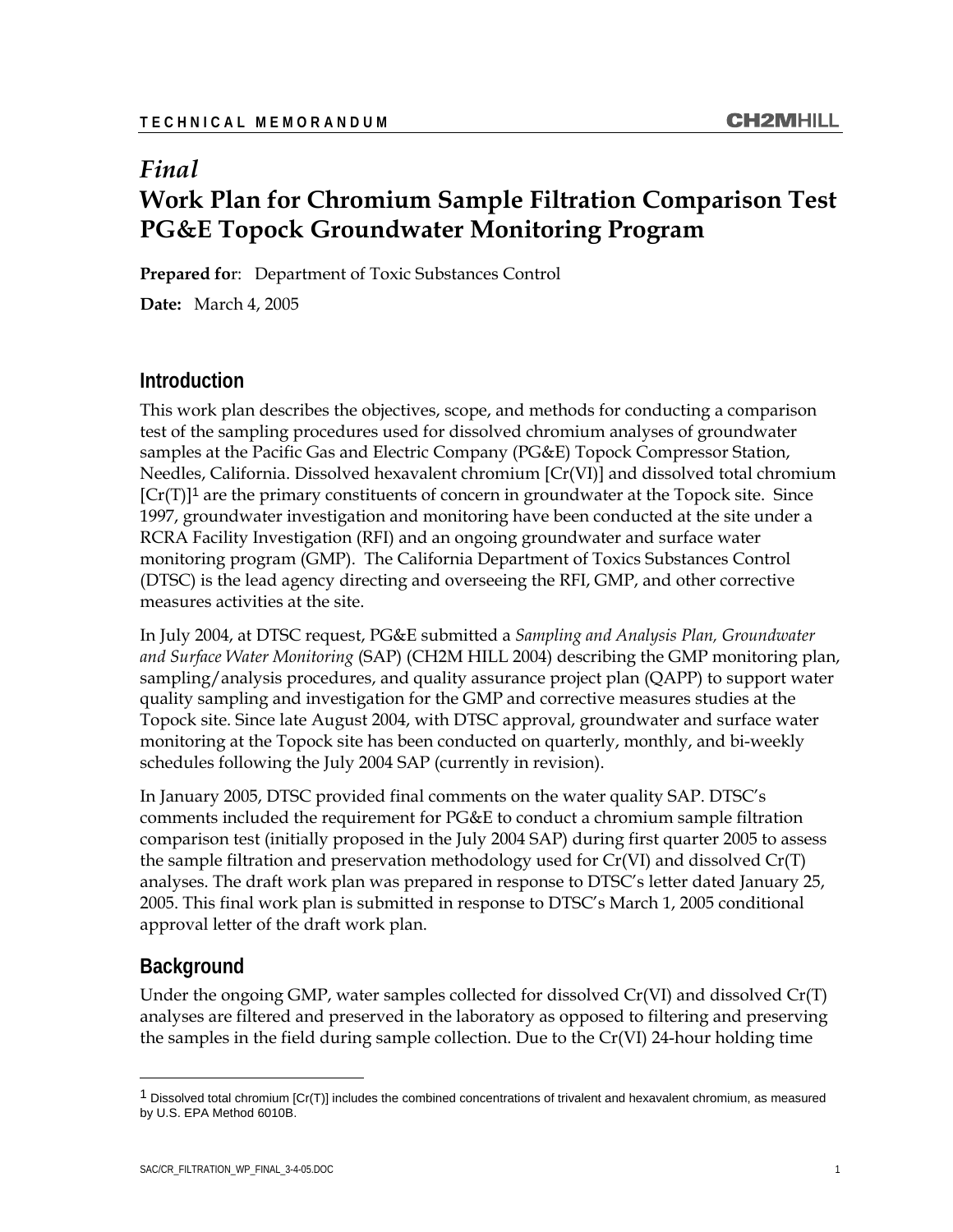requirement, the Cr(VI) and Cr(T) samples collected for the GMP are delivered to the laboratory daily, and filtered and preserved upon receipt, within 8 to 24 hours after sample collection.

Since RFI investigations were initiated in 1997, water samples for  $Cr(VI)$  and  $Cr(T)$  have been filtered in the laboratory before analysis. For the monitoring period 1997-2004, Cr(VI) has been analyzed using Method **SW 7196A** (colometric analytical method, with a standard, undiluted, reporting limit [RL] of 0.010 milligrams per liter [mg/L]). Beginning in September 2003, groundwater samples from wells outside the plume area are analyzed for Cr(VI) using Method **SW 7199** (ion chromatography method, with standard RL of 0.0002 mg/L). Total dissolved solids (TDS) and other organo-metallic constituents potentially in the groundwater samples introduce matrix interference on the SW 7199 analyses requiring sample dilution and a corresponding increase in the RL.

Dissolved Cr(T) has been analyzed in the RFI through 2002 using Method **SW 6010A** (standard RL of 0.020 mg/L) and subsequently with Method **SW 6010B** (standard RL of 0.001 mg/L). Both SW 6010A and SW 6010B are inductively coupled plasma–atomic emission analytical methods.

The USEPA analytical method description for SW 7199 states that "filtration and pH adjustments should be performed at the time of sample collection or as soon thereafter as practically possible" (SW-846, USEPA 1996). Chapter 3 of SW-846 does not specify the requirements for collecting "dissolved" hexavalent chromium. According to SW-846, Method SW 7196A does not require field filtration or preservation adjustment of the sample (USEPA 1996).

The Cr(VI) and Cr(T) sample collection and analysis procedures initiated in the RFI have been maintained in the GMP for the following reasons:

- The Topock site is located in easternmost San Bernardino County, approximately 6 hours drive time from analytical laboratories in the Los Angeles area. Therefore, Cr(VI) sampling must be conducted between the general period 9 AM – 3 PM to ensure sufficient time for courier transport, laboratory receipt/log-in, and analyses within the 24-hour holding time requirement.
- In addition to its remote location, the Topock site is subject to harsh field conditions including daytime temperatures exceeding 100° F in May through September, and locally gusty winds. During the summer months, the effective daily sampling regime and capacity, outlined above, is limited.
- Additional sampling equipment and time is required for field filtration and sample preservation. When sampling is conducted under harsh field conditions (extreme heat, wind-blown sand and dust), the number of samples collected per day will be less than with the current sampling procedure, and the possibility of field contamination exists at the sampling sites.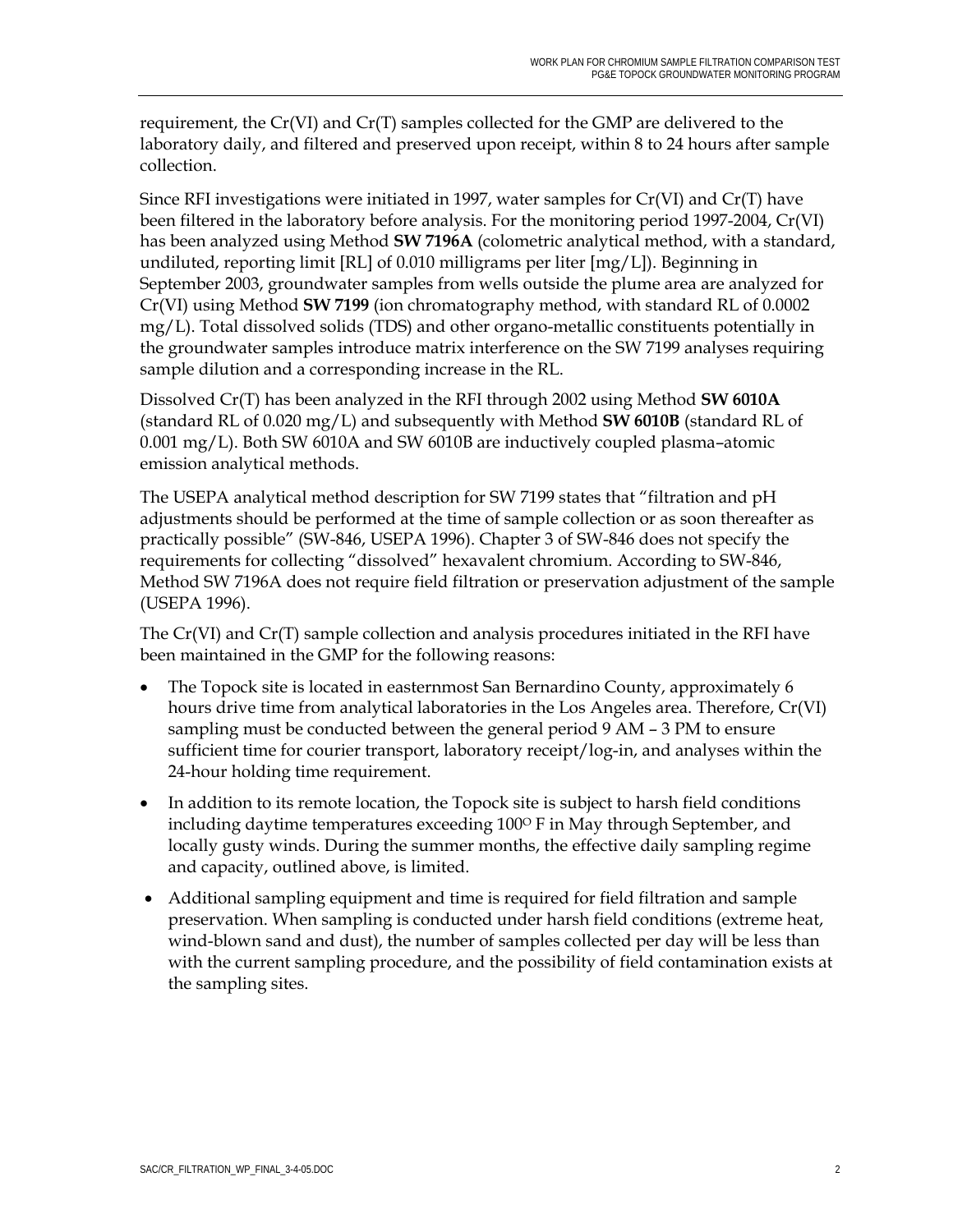## **Test Objective**

The objective of this sample collection procedure test is to compare the dissolved Cr(VI) and dissolved Cr(T) analytical results for groundwater samples field-filtered and preserved versus laboratory-filtered and preserved to assess any differences in measured concentrations.

There are four possible outcomes for the data generated from this comparison test:

- 1. There are no appreciable differences between the dissolved  $Cr(VI)$  and dissolved  $Cr(T)$ concentrations measured in samples that are filtered and preserved in the field, versus samples that are filtered and preserved in the laboratory.
- 2. The field-filtered samples have overall higher concentrations than the laboratory-filtered samples.
- 3. The field-filtered samples have overall lower concentrations than the laboratory-filtered samples.
- 4. The test results are mixed; field-filtered samples yield both higher and lower concentrations relative to the laboratory-filtered samples.

## **Sampling Plan for Filtration Methods Comparison Test**

The filtration methods comparison test and data evaluation proposed in this work plan involve the following steps and activities:

- Select a subset of GMP monitoring wells for the comparison test that are representative of chromium concentrations and geochemical conditions in the network of wells monitored at the Topock site.
- Collect duplicate  $Cr(VI)$  and  $Cr(T)$  samples from the selected wells; one set to be filtered and preserved in the field, and the second set to be filtered and preserved by the laboratory. The comparative sampling is proposed for two consecutive monthly sampling events.
- Statistically evaluate the test results to assess the significance of data variability, and then compare the test data with the chromium data set collected under the existing GMP.
- Prepare a test report that summarizes the filtration method comparison results, statistical analyses, and evaluation. Pending this evaluation, recommendations will be prepared regarding filtration sampling procedures to be used for the ongoing GMP.

To maintain consistency with the existing GMP data set, DTSC has confirmed that the filtration method comparative test be conducted and evaluated before modifying chromium sampling collection and preservation procedures used for the GMP. During the test period and agency review, all  $Cr(VI)$  and  $Cr(T)$  sampling will continue to be collected unfiltered and submitted for laboratory filtering, preservation, and analysis.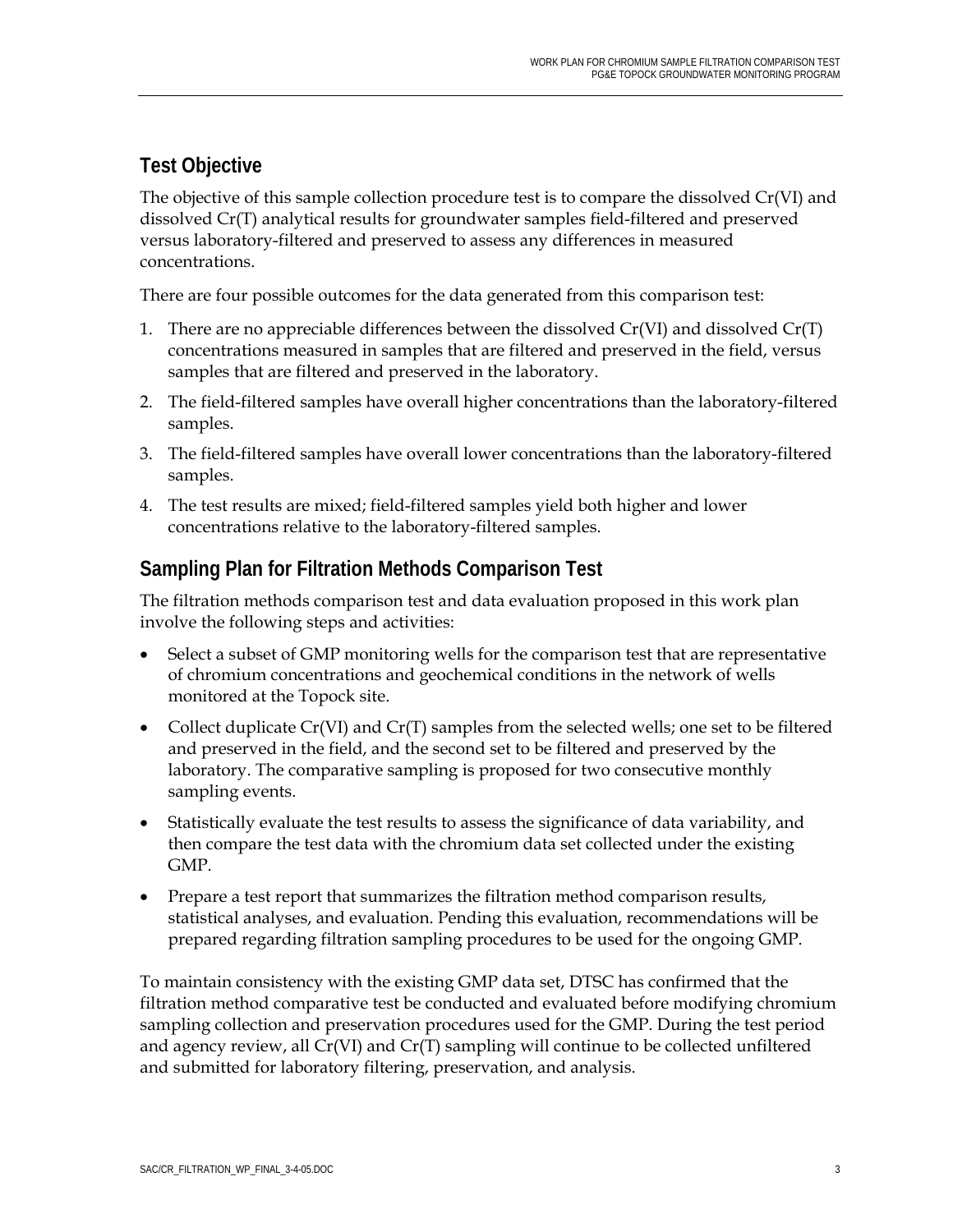#### **Well Locations for Filtration Test and Rationale**

Sixteen monitoring wells are selected for this filtration methods test. Figure 1 shows the locations of the wells proposed for this test. Table 1 summarizes recent chromium, TDS, and oxidation-reduction potential (ORP) sampling data for the 16 monitoring wells. The wells were selected to evaluate Cr(VI) (using Methods SW 7199 SW 7196A) and dissolved Cr(T) test results for different areas of the site, including the floodplain, the IM extraction area, and interior site areas within and along the periphery of the chromium plume. The monitoring locations selected represent a range of TDS (high, medium, low) and ORP (reducing and oxidizing) groundwater conditions for the primary areas of the site.

The filtration method comparison test is scheduled to be conducted during the upcoming March 2005 quarterly monitoring event and subsequent April 2005 monthly monitoring event.

#### **Sampling Methodology**

Chromium samples will be collected from the selected wells during two consecutive monitoring events. Well purging and sample collection will be performed in accordance with the attached standard operating procedures (SOP): *Purging and Sampling of Groundwater Monitoring Wells, Well Volume Method* or *Purging and Sampling of 1-inch Diameter Groundwater Monitoring Wells, Modified Well Volume Method* (Attachment A).

Samples will be collected using both filtration methods from each well selected for this study. When three-casing volumes have been purged and field parameters have stabilized, a 0.45 micron in-line filter will be placed on the sample tubing and the bottles for  $Cr(T)$  and Cr(VI) will be filled and preserved in accordance with the SOP *Sample Field Filtration and Sample Preservation for Metals Analysis* (Attachment A).

After collection of the field-filtered samples, the in-line filter will be removed and a second set of sample bottles for Cr(T) and Cr(VI) will be filled and placed in an ice chest for laboratory filtration and preservation upon receipt. Both sets of samples (field-filtered and samples to be filtered and preserved by the laboratory) will be relinquished to the courier in the afternoon of the day of collection and transported to the laboratory in Tustin, California. The samples will be filtered and preserved by the laboratory chemists within 8 to 24 hours of collection. The filter size and preservatives used by the laboratory are the same as those described in the SOP *Sample Field Filtration and Sample Preservation for Metals Analysis* in Attachment A. This method is representative of the filtration and preservation procedures currently used in the GMP.

Each sample will be analyzed for dissolved Cr(T) using Method SW 6010B and Cr(VI) using either Method SW 7199 or SW 7196A (see Table 1). Descriptions of analytical methodology are included in Appendix D of the *Sampling, Analysis, and Field Procedures Manual* for the PG&E Topock program (CH2M HILL 2005).

#### **Data Evaluation**

After two rounds of sampling, 64 data points will be available for comparison and analysis, 32 for each test group. The results will be evaluated using applicable statistical analyses. The proposed data evaluation methods are discussed in Attachment B.